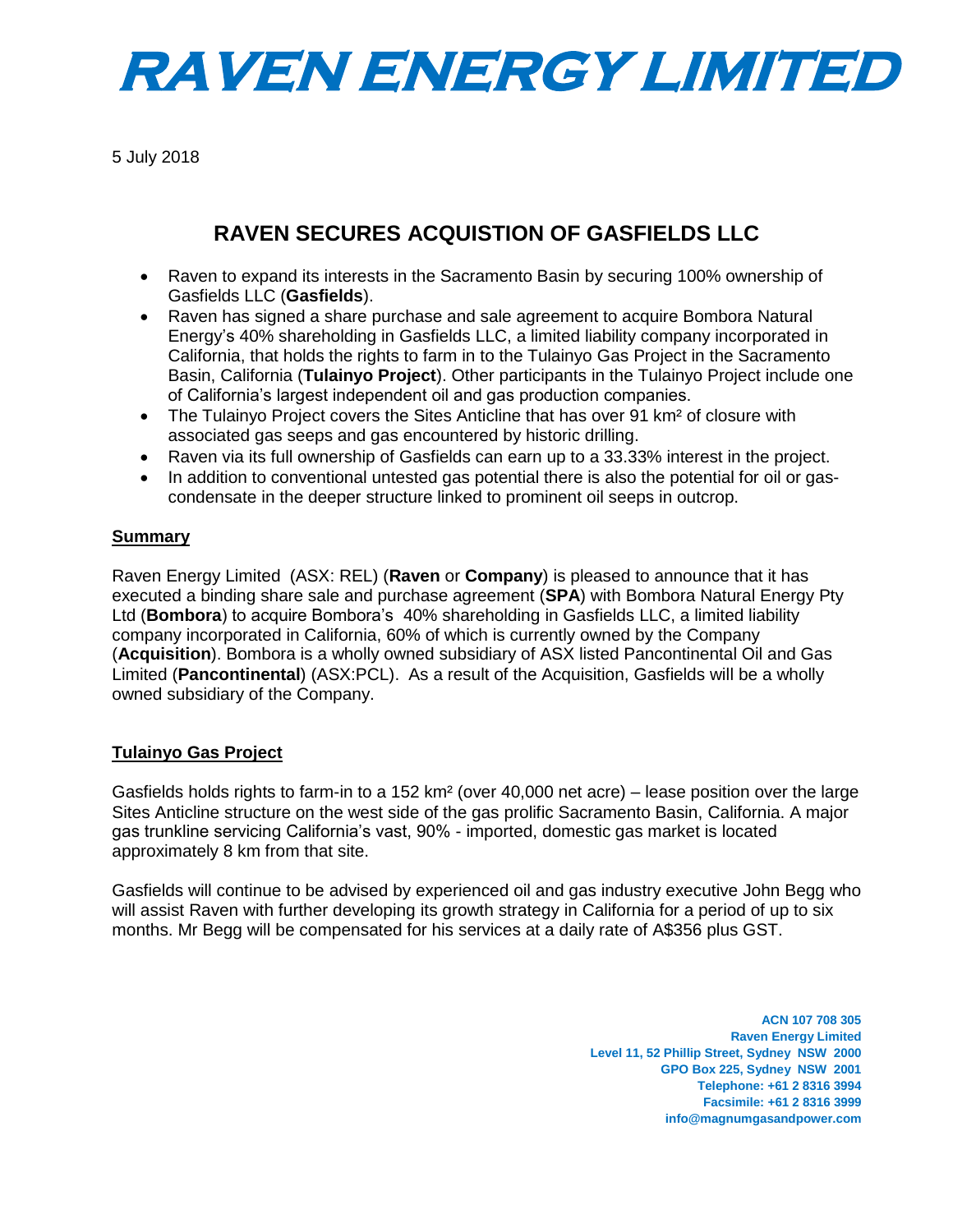The vendor group to the Tulainyo Farm-in Agreement with Gasfields is comprised of project operator California Resources Production Corporation (**CRPC**) and Cirque Resources LP (**Cirque Resources**), a private company based in Denver, Colorado.

As per the Company's announcement dated 22 June 2017, Gasfields is earning up to 33.33% in the Tulainyo Project via a farm-in agreement (**FIA**) with CRPC and Cirque Resources (**Tulainyo Joint Venture**). Under the FIA, Gasfields will earn a 10% interest in the southern half of the 152km<sup>2</sup> leased land position by funding drilling and testing of the Tulainyo- 2 well. Currently, the joint venture is in the final stage of both the well program, including testing, as well as the associated funding for the initial earning phase. This is expected to be complete within the coming quarter following which the initial 10% interest in the project can be assigned. Completion of the testing program is estimated to cost up to US\$300,000.

As per the announcement of 22 June 2017, Gasfields' interest will increase to 33.33% if it elects to fund the drilling of a second, deeper well in the southern farmin area. Following the second well, Gasfields would have a further option to fund drilling of a third well in the northern half of the land position to earn up to 33.33% in the entire leased area.

The Company is confident that it will be able to fund any costs in relation to the Tulainyo Joint Venture when required. To date the Company has invested \$5,548,658 in the Tulainyo Project as part of its expenditure obligations which comprised of drilling and testing costs at the Tulainyo 2-7 well.

At the time of this announcement, the Company has approximately \$2,400 in cash and approximately \$232,554 of shares in listed entities (comprising \$53,846 of shares in High Peak Royalties Limited and \$178,708 in Tonogold Resources), which if required will be sold and converted into cash as necessary. The current cash balance of Gasfields is nil.

As per the Company's announcement dated 19 April 2018, Raven has access to a \$500,000 undrawn loan facility available which can be called upon at any time and used for project and or working capital purposes. The Company is also expecting to receive \$200,000 on or before 19 July 2018 as deferred consideration for the sale of its 25% interest in the Serowe Coal Seam Gas Project. In addition, Raven is working on further debt orientated financing arrangements upon completion of which the Company will advise the market accordingly.

The Sites Anticline is defined by a grid of 2D seismic matched to extensive surface and outcrop mapping and is interpreted to have up to 91km² of four–way dip closure. **Refer Figure 1.**

The Tulainyo 2-7 well has been recently drilled as planned to a total depth of 5,710 feet (1740 m), within the large, over pressured anticlinal structure following extensive pre-planning. Post well analysis indicated multiple stacked sandstone units, varying as expected in thickness and quality, all gas saturated. For further details refer to the Company's announcement dated 8 January 2018.

As previously announced to the market, a staged testing program of interpreted gas reservoirs in the Tulainyo 2-7 well is nearing completion. A range of potential gas reservoirs were identified in the well based on gas shows, drill and sample data and wireline logs from both the Tulainyo 2-7 and the nearby Tulainyo-1 well.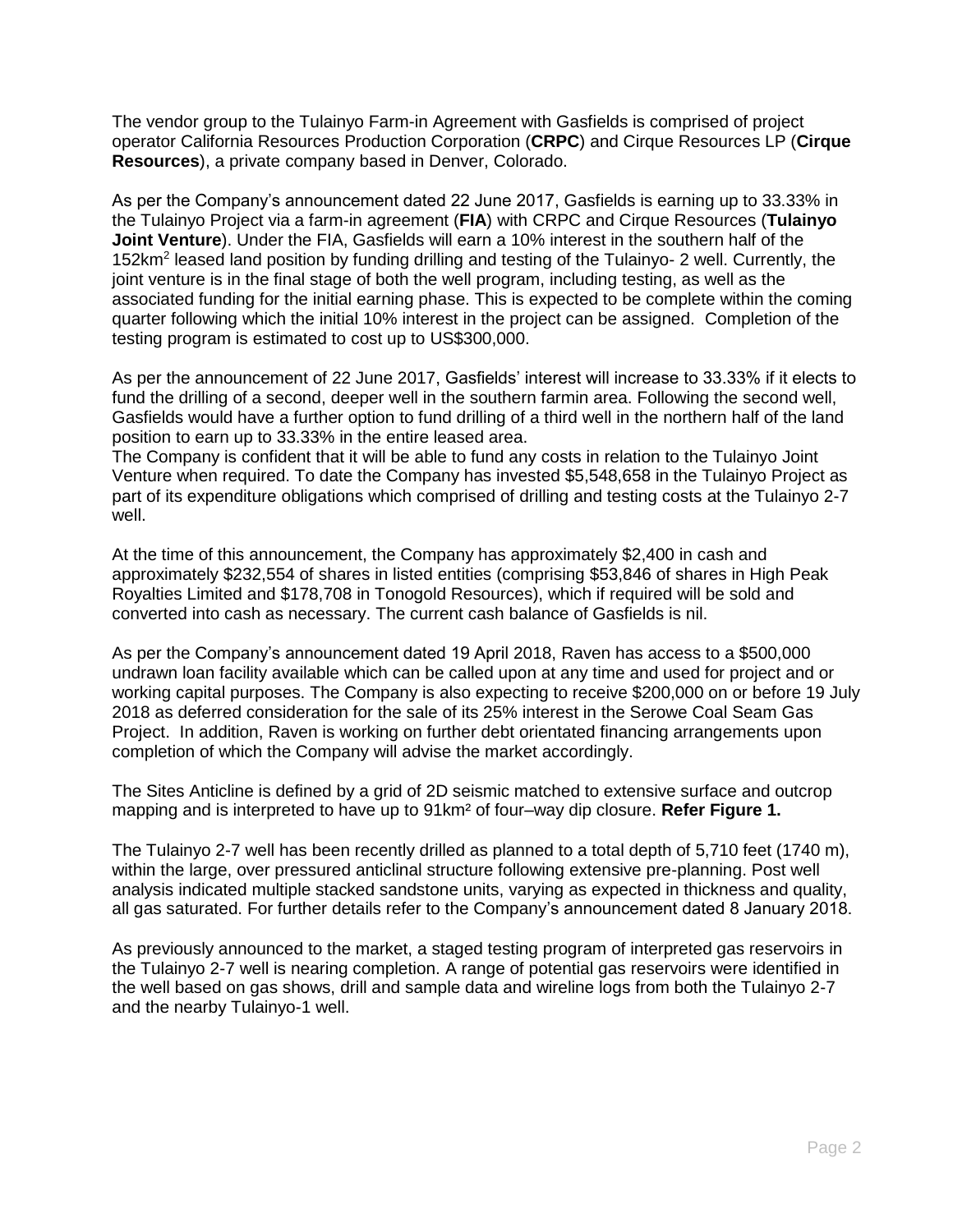

*Figure 1: Surface Structure of the Sites Anticline*

The operations at Tulainyo 2-7 were deliberately designed to evaluate the flow potential of shallow reservoirs observed in the original Tulainyo-1 discovery well and tied to outcrop. To date, the drilling activity has evaluated less than half of the potential stacked reservoir targets within closure, with up to 2,000 m of undrilled vertical closure mapped below the deepest zones encountered in the Tulainyo wells as drilled to date. Correlations to the outcrop in the adjacent range to the west indicate that the thickest reservoir sections are yet to be penetrated and may be present in this deeper, undrilled stratigraphic interval.

#### *Figure 2: Regional seismic line indicating oil seeps, reservoir outcrop and large anticline structure. Courtesy Cirque Resources.*

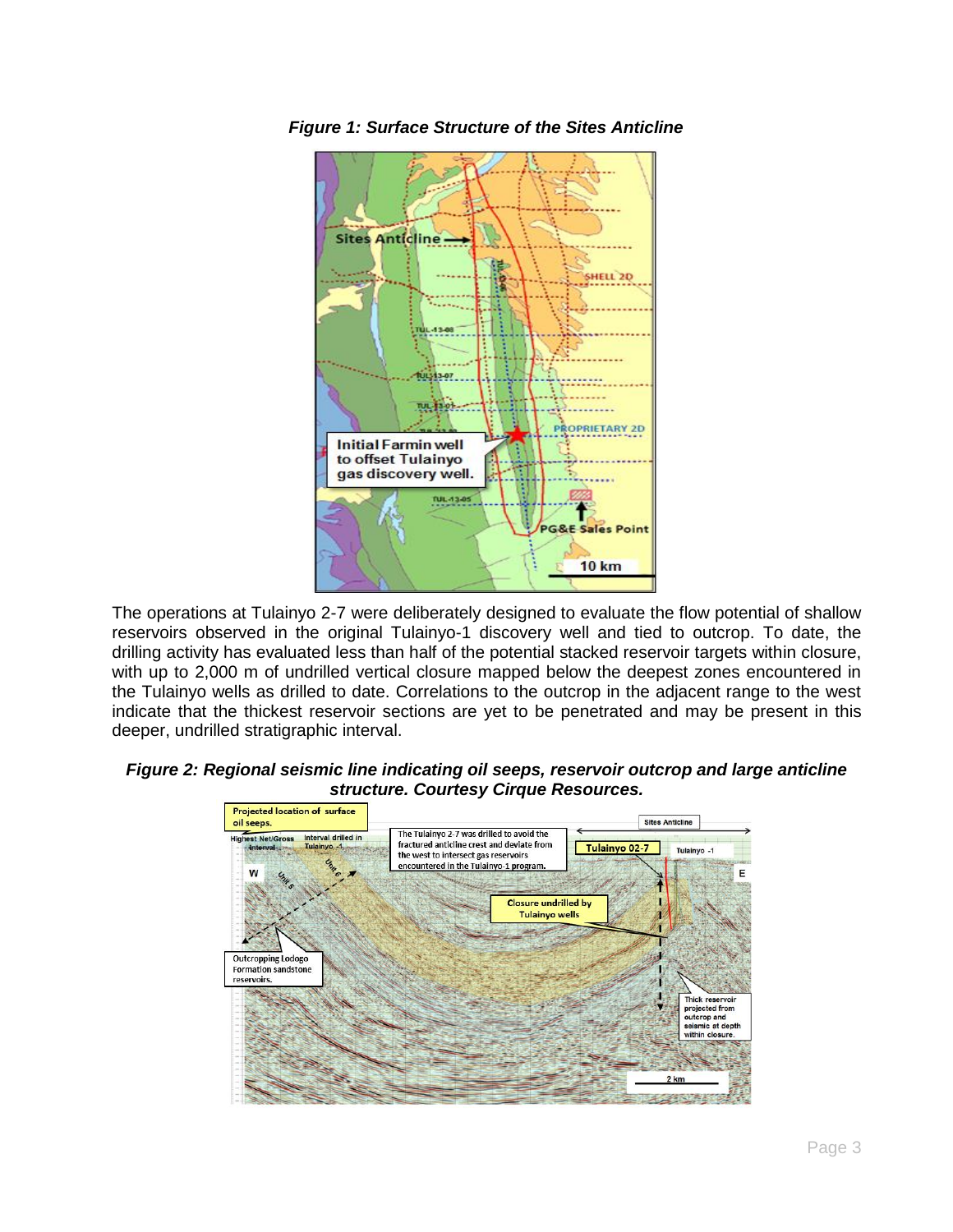Further analysis will be conducted on the potential for liquid hydrocarbons (oil and condensate) in addition to the deeper gas potential in the deeper part of the structure. This is based on oil seeps in the equivalent age sections outcropping in the ranges just west of the structure and in a similar structure on trend to the south.



#### *Figure 3: Diagram showing position of oil and gas seeps relative to the frontal folds, including Tulainyo, on the western edge of the Sacramento Basin.*

For further details about the Tulainyo Project please see the Company's announcements dated 5 June 2017 and 8 June 2018.

### **Terms of the Acquisition**

Under the SPA, the Company has agreed to purchase all of Bombora's shares in Gasfields on the following terms and conditions:

- (a) The Company will pay to Bombora (or its nominee):
	- (i) A\$25,000 payable within fifteen (15) business days of the execution of the SPA;
	- (ii) A\$275,000 payable within seven (7) days of Raven raising by debt or equity at least \$1,000,000 (**Cash Consideration Condition**); and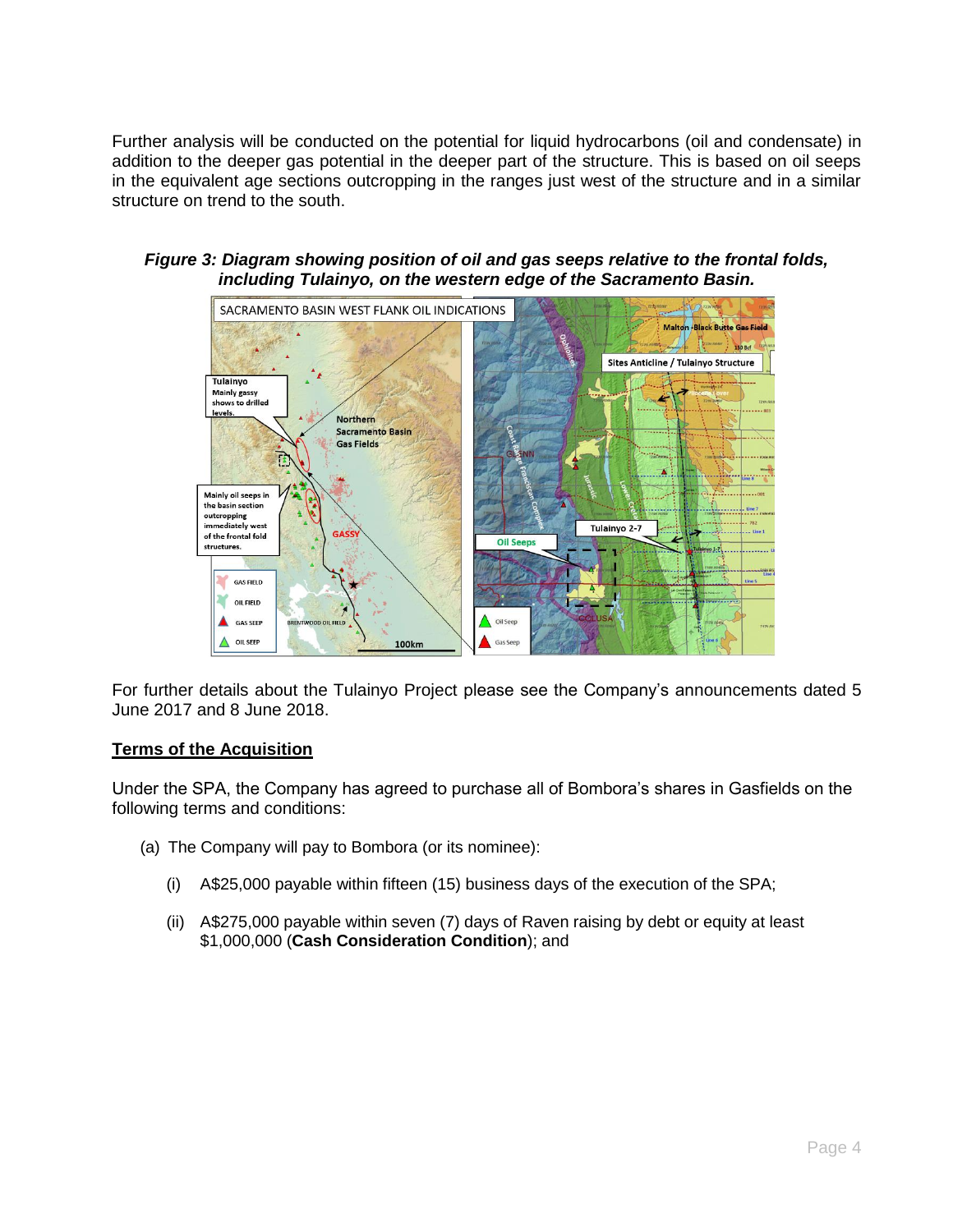(iii) 555,555,555 ordinary fully paid shares in the Company at an issue price of A\$0.0018 per share (**Share Consideration**). The Share Consideration will be payable within fourteen (14) days of Raven obtaining any required ASX or regulatory approval, including from its shareholders (if necessary) to issue the shares to Bombora or its nominee (**Share Consideration Condition**). In the event, there is no requirement to satisfy the Share Consideration Condition, the Share Consideration must be issued to Bombora or its nominee with fourteen days of completion. Bombora and the Company have agreed that the Share Consideration will be restricted securities and will be voluntary escrowed for a period of twelve (12) months from the date of issue,

(Collectively, **Consideration**).

- (b) The Company will also pay to Bombora:
	- (i) A\$500,000 if within 3 years of completion, the Tulainyo Joint Venture determines that the flow of gas to the surface as part of the Tulainyo Project, is economic to connect into a gas trunkline. The SPA does not define economic, but if the Joint Venture elects to connect to a trunkline it would mean that a sufficient quantity of gas is present to do so;
	- (ii) A\$5,000,000 if within 3 years of completion and based on the SPE PRMS standard it is determined by a suitably qualified expert (**Expert**) that the Tulainyo Project contains a reserve of at least 500 billion cubic feet of gas gross to the Tulainyo Project; and
	- (iii) A\$10,000,000 if within 3 years of completion and based on the SPE PRMS standard it is determined by an Expert that the Tulainyo Project contains reserve of at least 1 trillion cubic feet of gas gross to the Tulainyo Project. If any payments have been made under b(ii) above, those payments will be deducted from the A\$10,000,000 payable,

#### (Collectively, **Deferred Consideration**).

Note 1. Suitable qualified expert is not defined in the SPA, but "suitably qualified" would mean someone with appropriate oil and gas experience and capability. Any determination of such a person, as stated in the SPA, has to be to SPE PRMS standard.

- (c) The Company must use its best to satisfy as soon as possible the Cash Consideration Condition and Share Consideration Condition (if applicable). If the Cash Consideration is not satisfied within six (6) months of completion or such longer period as Bombora allows, payment referred to in (a)(ii) must be made within twelve (12) months of completion and interest at a rate of ten percent (10%) per annum shall be payable on that sum.
- (d) If the Share Consideration is not satisfied within six (6) months of completion or such longer period as Bombora allows, the Company must pay Bombora the sum of \$1,000,000 in lieu of Share Consideration, upon written demand of Bombora.
- (e) The parties acknowledge and agree that if Raven is in default of any obligations under the agreement, Bombora's sole remedy for that default is in a claim for money and not any claim for the return of the Bombora Shares.

Completion of the Acquisition occurred concurrently with signing of the SPA on 28 June 2018 (**Completion**). However, the Company and Bombora have agreed pursuant to the SPA, that any obligation and in particular the Consideration and Deferred Consideration obligations that have not already been performed will remain in full force after Completion. At this stage no components of the Consideration have been paid.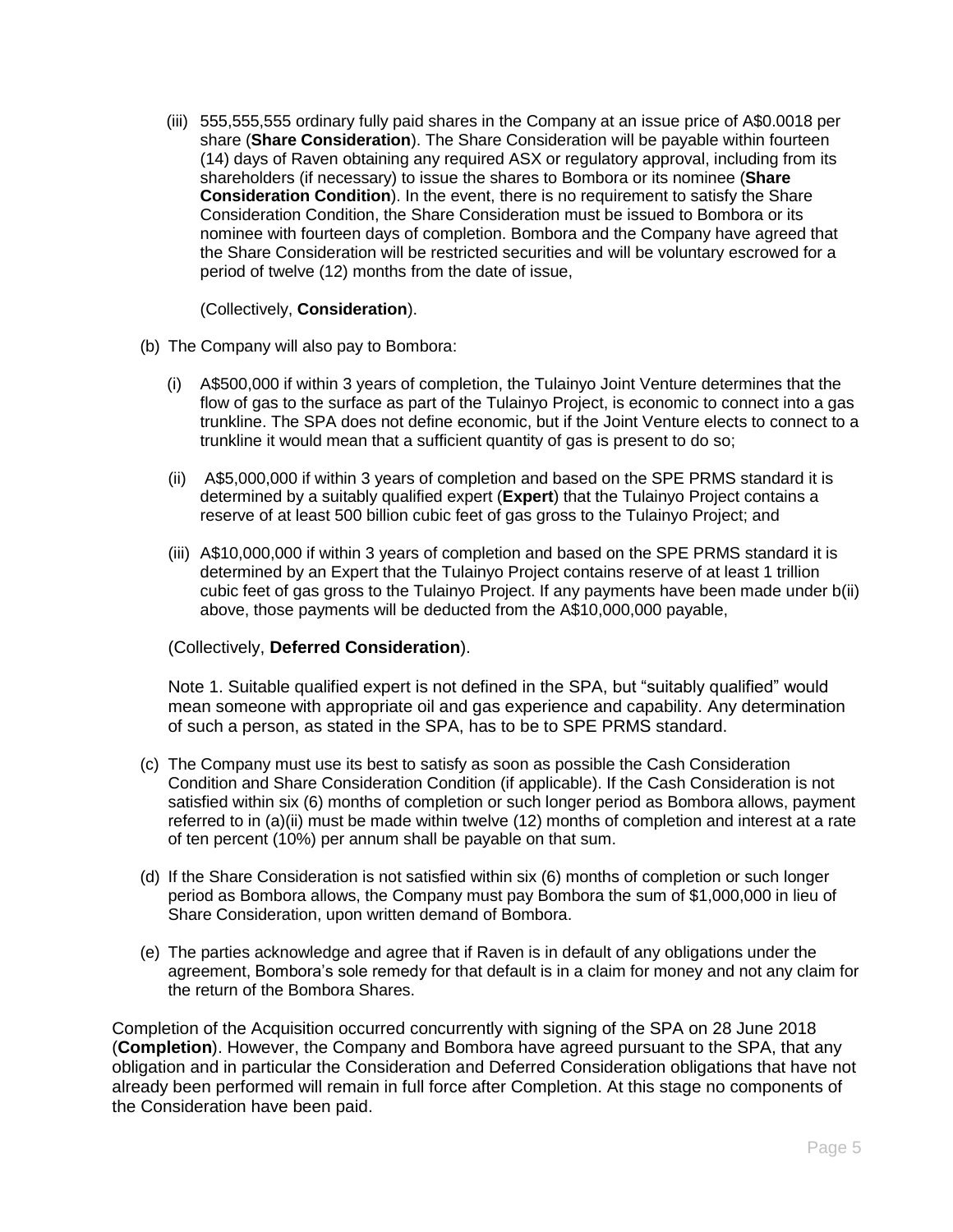Nathan Featherby, Executive Chairman of Raven, commented:

*"The board is delighted it has been able to secure full ownership of Gasfields and consolidate the opportunity to acquire up to a 33% interest in the Tulainyo Project in the Sacramento Basin. Recent operations at Tulainyo have shown the potential for further opportunities at depth. The Company has always considered this project to have TCF -scale gas resource potential, let alone oil. The Tulainyo Project acquisition provides an excellent platform for future growth."* 

Commenting on the Acquisition, Pancontinental CEO John Begg said:

*"The Tulainyo project continues to hold great potential and this transaction provides a beneficial outcome for both parties. Pancontinental will secure immediate benefits in the form of cash and scrip in Raven, with further exposure to upside via material, success milestone payments. We think this project requires a focused effort working with a very capable operator (California Resources Production Corporation) and joint venture, and that Raven under the circumstances is best placed to be that vehicle.*

*For Raven, this transaction is significant in that it provides them with full ownership of the company which strengthens their Californian asset base and provides increased exposure in the prospective Sacramento Basin."*

Apart from being joint venture partners through their shareholding in Gasfields, there is no relationship between Bombora, Pancontinental and the Company.

The Company will remain in voluntary suspension pending an announcement in respect of the corporate activities relating to divestments in Botswana and finalisation of its ongoing negotiations with respect to a potentially significant and strategic US domiciled energy acquisition. The Company anticipates finalising these discussions in the September quarter. The lifting of the voluntary suspension is conditional upon the Company providing to the satisfaction of ASX an independent legal review of the consulting arrangement between REL and Ochre Group Holdings Limited; demonstration of compliance with Listing Rule 12.2; and confirmation of receipt of convertible note subscription funds from its Chairman. The convertible note will be subject to shareholder approval. Further, the Company is continuing preparation for an extraordinary general meeting of shareholders to be held in August 2018, with a notice of meeting expected to be sent to shareholders in the coming weeks.

Yours faithfully,

Nathan Featherby Executive Chairman Raven Energy Limited